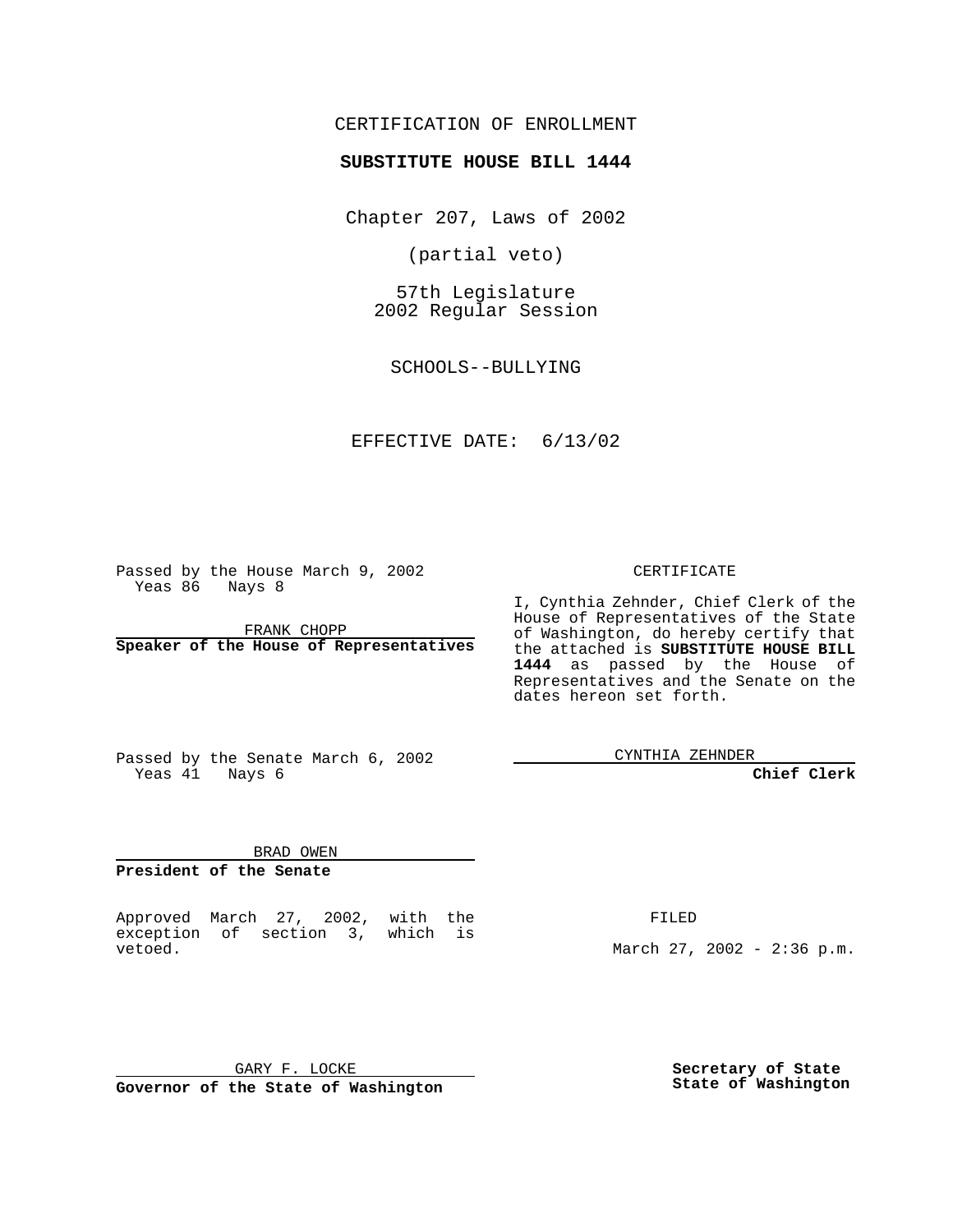## **SUBSTITUTE HOUSE BILL 1444** \_\_\_\_\_\_\_\_\_\_\_\_\_\_\_\_\_\_\_\_\_\_\_\_\_\_\_\_\_\_\_\_\_\_\_\_\_\_\_\_\_\_\_\_\_\_\_

\_\_\_\_\_\_\_\_\_\_\_\_\_\_\_\_\_\_\_\_\_\_\_\_\_\_\_\_\_\_\_\_\_\_\_\_\_\_\_\_\_\_\_\_\_\_\_

### AS AMENDED BY THE SENATE

Passed Legislature - 2002 Regular Session

#### **State of Washington 57th Legislature 2002 Regular Session**

**By** House Committee on Appropriations (originally sponsored by Representatives Murray, Ballasiotes, Mitchell, Quall, Dickerson, Haigh, McIntire, Linville, Simpson, Reardon, Kenney, Hunt, Fisher, Conway, Hurst, Tokuda, Fromhold, Poulsen, Santos, Romero, Rockefeller, Dunshee, Gombosky, Darneille, Edwards, Skinner, O'Brien, Lantz, Wood, Miloscia, Grant, Kessler, Kirby, Jackley, Kagi, Keiser, Sommers, Ogden, Cody, Edmonds, Morris, Lovick, McDermott, Woods, Jarrett, Mastin, Cooper, Schual-Berke and Ruderman; by request of Governor Locke, Attorney General and Superintendent of Public Instruction)

Read first time 01/31/2002. Referred to Committee on .

1 AN ACT Relating to preventing harassment, intimidation, or bullying 2 in schools; adding a new section to chapter 28A.320 RCW; adding a new 3 section to chapter 28A.600 RCW; and creating new sections.

4 BE IT ENACTED BY THE LEGISLATURE OF THE STATE OF WASHINGTON:

 NEW SECTION. **Sec. 1.** The legislature declares that a safe and civil environment in school is necessary for students to learn and achieve high academic standards. The legislature finds that harassment, intimidation, or bullying, like other disruptive or violent behavior, is conduct that disrupts both a student's ability to learn and a school's ability to educate its students in a safe environment. Furthermore, the legislature finds that students learn by example. The legislature commends school administrators, faculty, staff, and volunteers for demonstrating appropriate behavior, treating others with civility and respect, and refusing to tolerate harassment, intimidation, or bullying.

16 NEW SECTION. **Sec. 2.** (1) By August 1, 2003, each school district 17 shall adopt or amend if necessary a policy, within the scope of its 18 authority, that prohibits the harassment, intimidation, or bullying of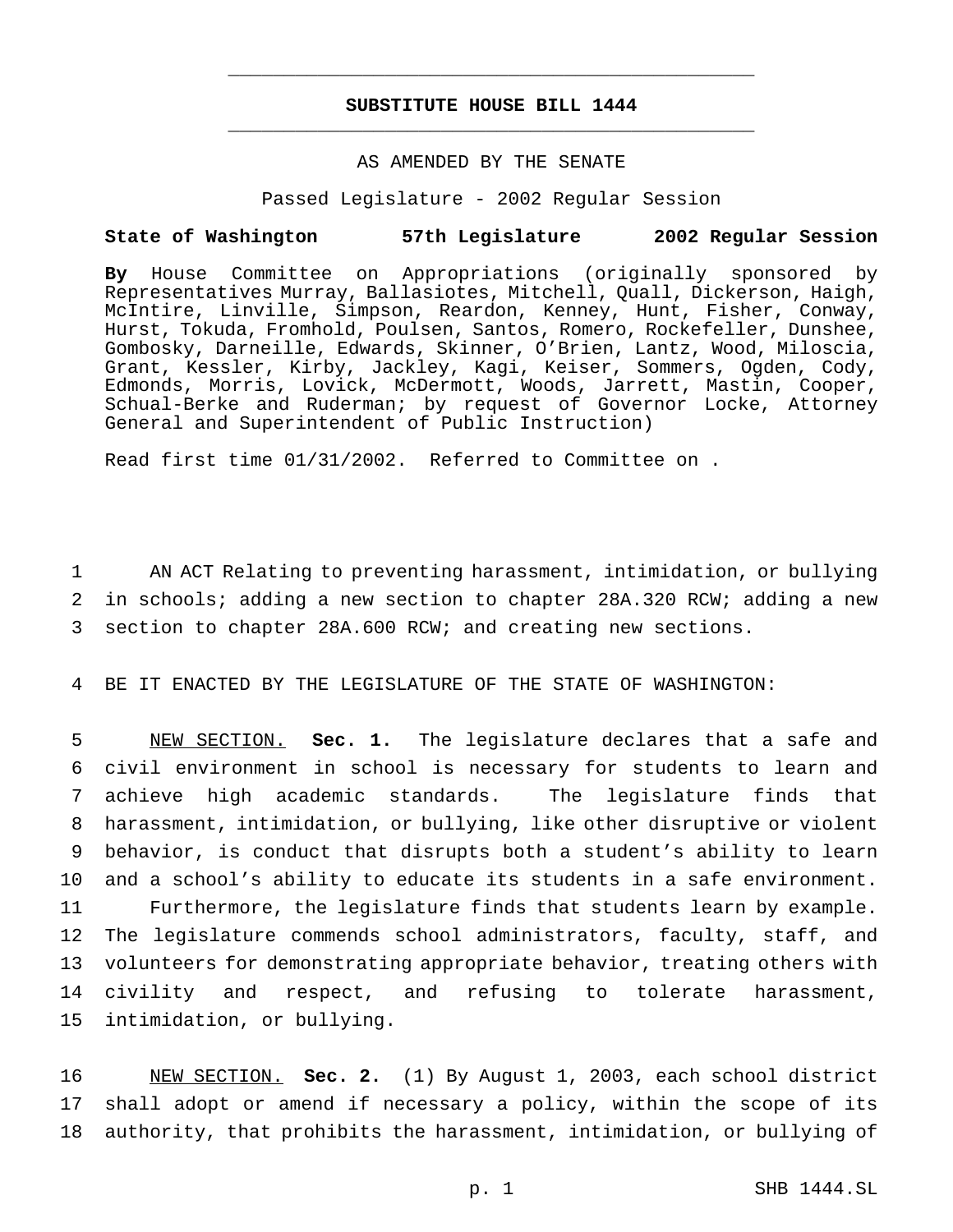any student. It is the responsibility of each school district to share this policy with parents or guardians, students, volunteers, and school employees.

 (2) "Harassment, intimidation, or bullying" means any intentional written, verbal, or physical act, including but not limited to one shown to be motivated by any characteristic in RCW 9A.36.080(3), or other distinguishing characteristics, when the intentional written, verbal, or physical act:

 (a) Physically harms a student or damages the student's property; or

 (b) Has the effect of substantially interfering with a student's education; or

 (c) Is so severe, persistent, or pervasive that it creates an intimidating or threatening educational environment; or

 (d) Has the effect of substantially disrupting the orderly operation of the school.

 Nothing in this section requires the affected student to actually possess a characteristic that is a basis for the harassment, intimidation, or bullying.

 (3) The policy should be adopted or amended through a process that includes representation of parents or guardians, school employees, volunteers, students, administrators, and community representatives. It is recommended that each such policy emphasize positive character traits and values, including the importance of civil and respectful speech and conduct, and the responsibility of students to comply with the district's policy prohibiting harassment, intimidation, or bullying.

 (4) By August 1, 2002, the superintendent of public instruction, in consultation with representatives of parents, school personnel, and other interested parties, shall provide to school districts and educational service districts a model harassment, intimidation, and bullying prevention policy and training materials on the components that should be included in any district policy. Training materials shall be disseminated in a variety of ways, including workshops and other staff developmental activities, and through the office of the superintendent of public instruction's web site, with a link to the safety center web page. On the web site: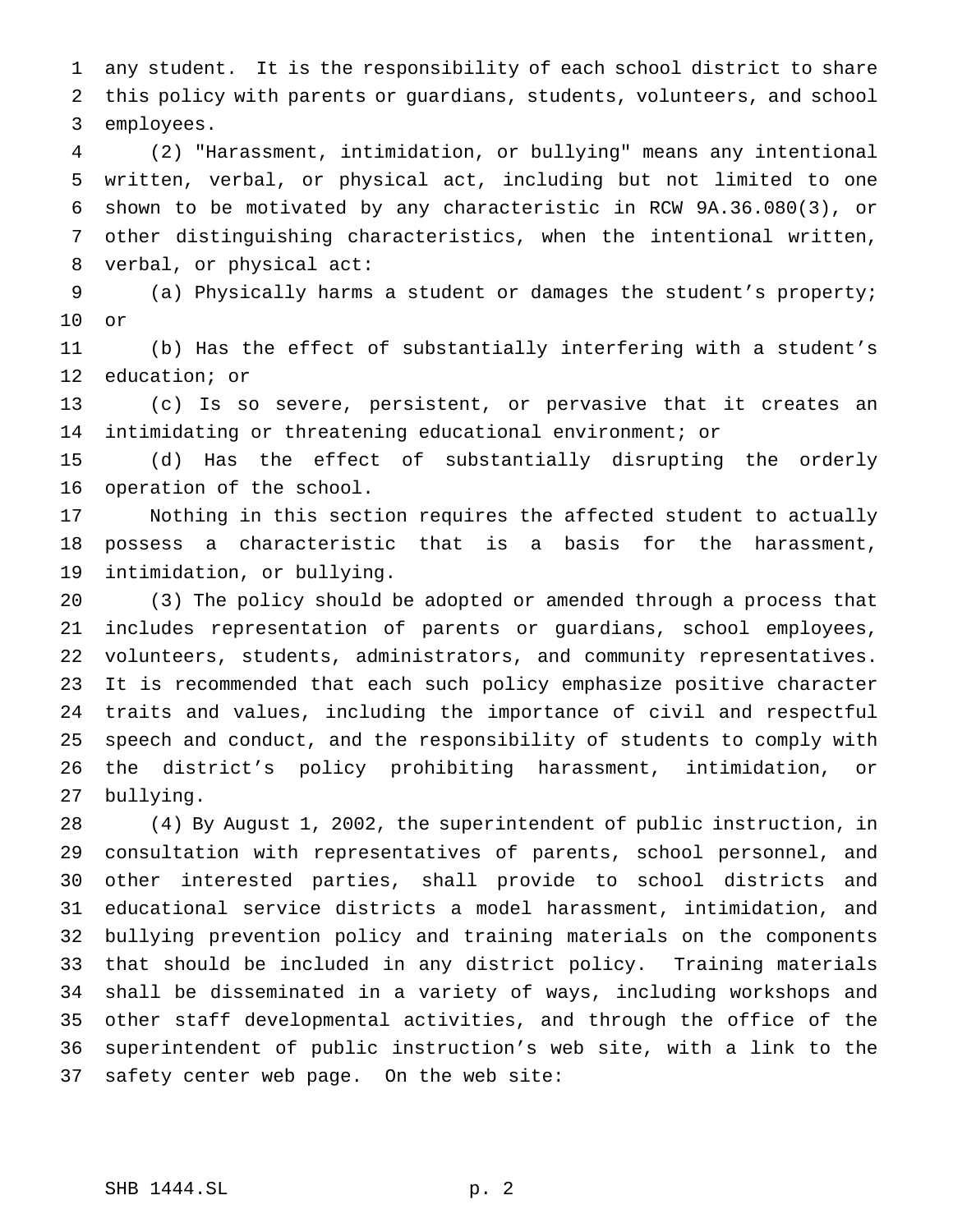(a) The office of the superintendent of public instruction shall post its model policy, recommended training materials, and instructional materials;

 (b) The office of the superintendent of public instruction has the authority to update with new technologies access to this information in the safety center, to the extent resources are made available; and

 (c) Individual school districts shall have direct access to the safety center web site to post a brief summary of their policies, programs, partnerships, vendors, and instructional and training materials, and to provide a link to the school district's web site for further information.

12 \*NEW SECTION. Sec. 3. A new section is added to chapter 28A.320 13 RCW to read as follows:

 Beginning with the 2002-03 school year, each school district shall report to the superintendent of public instruction by January 31st of each year all incidents resulting in disciplinary action involving harassment, intimidation, or bullying on school premises or on transportation systems used by schools, in the year preceding the report. The superintendent shall compile the data and report it to the appropriate committees of the house of representatives and the senate. **\*Sec. 3 was vetoed. See message at end of chapter.**

 NEW SECTION. **Sec. 4.** A new section is added to chapter 28A.600 RCW to read as follows:

 (1) No school employee, student, or volunteer may engage in reprisal, retaliation, or false accusation against a victim, witness, or one with reliable information about an act of harassment, intimidation, or bullying.

 (2) A school employee, student, or volunteer who has witnessed, or has reliable information that a student has been subjected to, harassment, intimidation, or bullying, whether verbal or physical, is encouraged to report such incident to an appropriate school official.

 (3) A school employee, student, or volunteer who promptly reports an incident of harassment, intimidation, or bullying to an appropriate school official, and who makes this report in compliance with the procedures in the district's policy prohibiting bullying, harassment, or intimidation, is immune from a cause of action for damages arising from any failure to remedy the reported incident.